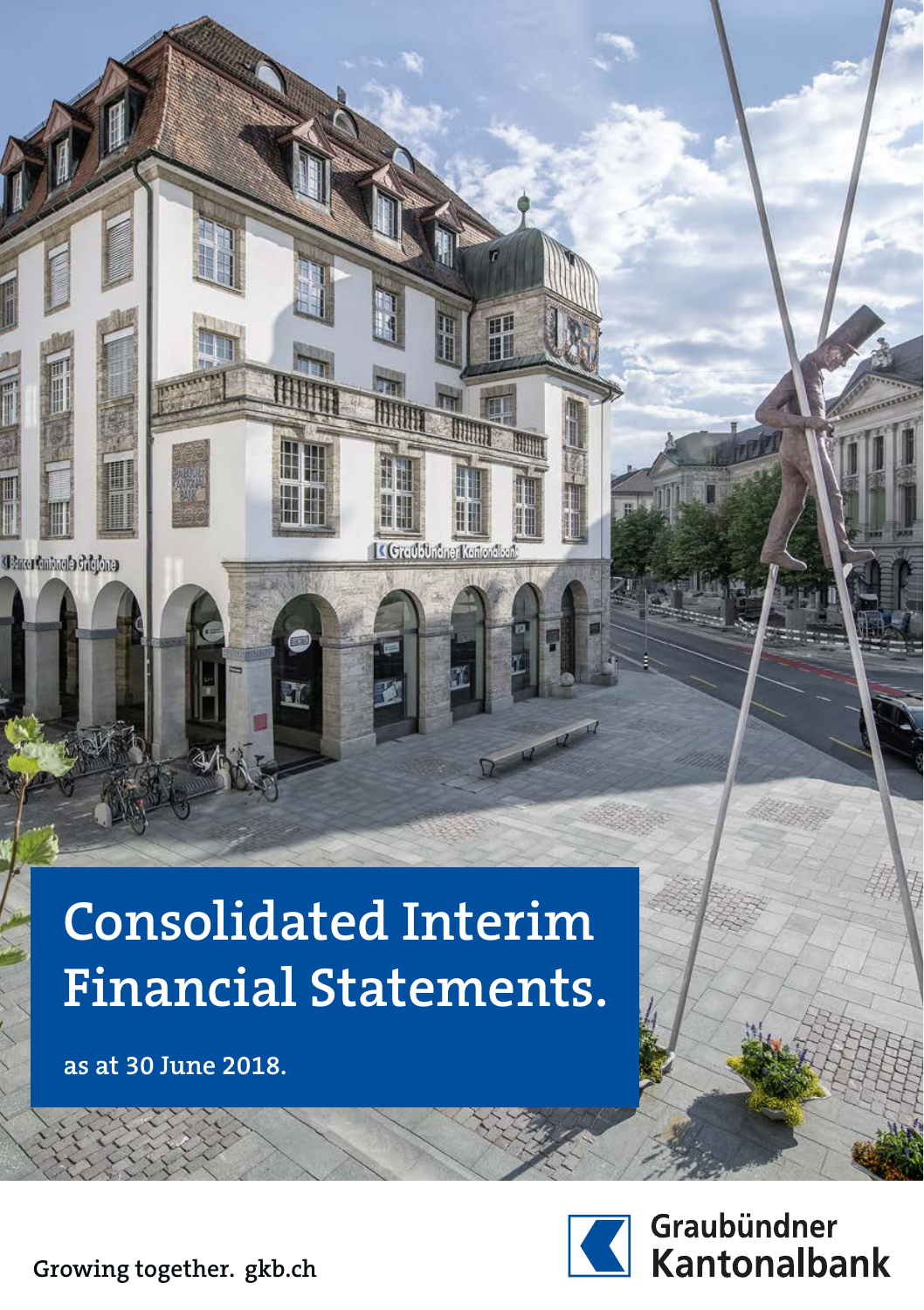### Group Key Figures. (Half-yearly figures are not audited.)

|                                                                     | 30.06.2018        | 31.12.2017        |            |
|---------------------------------------------------------------------|-------------------|-------------------|------------|
| Balance sheet/Off-balance-sheet                                     | in CHF<br>million | in CHF<br>million | $+/-$ in % |
| Client assets 1)                                                    | 30,085            | 29,706            | 1.3        |
| Loans to clients                                                    | 19,299            | 19,028            | 1.4        |
| Own funds 2)                                                        | 2,533             | 2,530             | O.1        |
|                                                                     |                   |                   |            |
| Headcount                                                           | 30.06.2018        | 31.12.2017        | $+/-$ in % |
| FTEs (adjusted for part-time positions, apprenticeships at $50\%$ ) | 759.7             | 764.2             | $-0.6$     |
|                                                                     |                   |                   |            |
|                                                                     | 1st half 2018     | 1st half 2017     |            |
| Income statement                                                    | in CHF<br>million | in CHF<br>million | +/– in %   |
|                                                                     |                   |                   |            |
| Operating income                                                    | 198.0             | 197.8             | 0.1        |
| Operating expenses                                                  | 85.3              | 84.2              | 1.3        |
| Operating result                                                    | 105.0             | 105.4             | $-0.4$     |
| Profit before allocation to reserves without minority interests     | 105.4             | 106.1             | $-0.7$     |
| Group profit                                                        | 99.4              | 98.7              | 0.8        |
|                                                                     |                   |                   |            |
| <b>Key figures</b>                                                  | 1st half 2018     | 1st half 2017     | $+/-$ in % |
| Net new money (in CHF million) 1)                                   | 683.9             | 167.0             |            |
| Operating expense/Operating income (CIR I) 3)                       | 44.0%             | 44.9%             | $-2.0$     |
| Operating expense incl. depreciation/operating income (CIR II) 3)   | 46.5%             | 47.1%             | $-1.3$     |
| Return on equity (ROE) 2) 4)                                        | 8.5%              | 8.9%              | $-4.4$     |
| Own funds 2)/PC                                                     | 1,015.5           | 977.9             | 3.8        |
| Leverage Ratio                                                      | 8.9%              | 9.0%              | $-1.5$     |
| Return on equity (ROE) on own funds target of $14.5\%$ CET-1-ratio  | 11.0%             | 11.5%             | $-4.3$     |
| Excess capital (basis: 8%/CH standard)                              | 130.8%            | 130.2%            | O.4        |
| Core capital ratio (CET- $\tau$ -ratio/Tier- $\tau$ -ratio)         | 18.5%             | 18.4%             | O.3        |
|                                                                     |                   |                   |            |

1) Client funds, client deposits and fiduciary investments incl. client assets with account and custody account management at third-party banks (incl. double counting); without cash management positions

2) Equity before the appropriation of profits without minority interests

3) without value adjustments interest rates; CIR II: depreciation excl. goodwill depreciation

4) Basis: profit before allocation to reserves without minority interests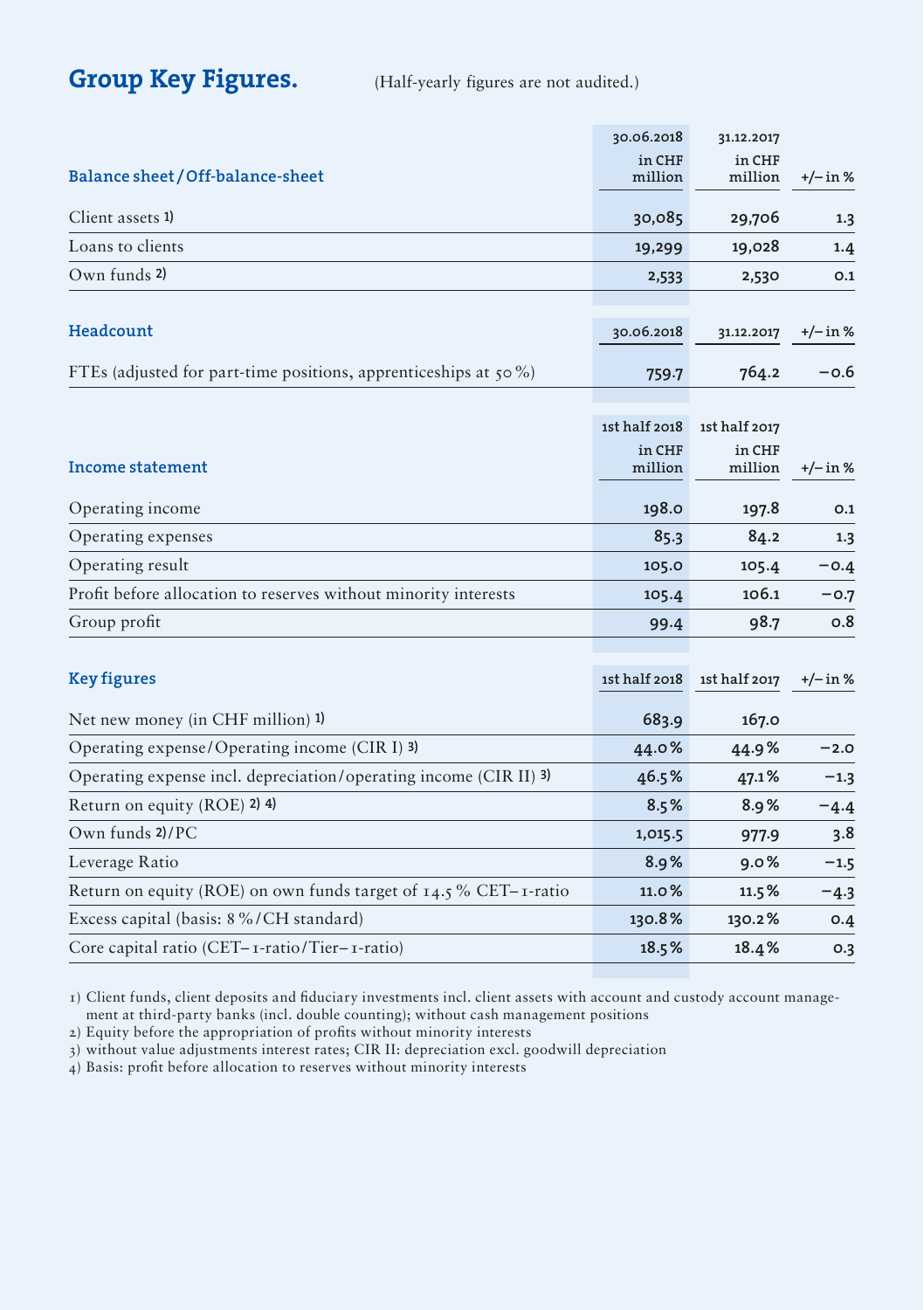### Half-Year and Management Report – Better than expected.



Alois Vinzens CEO

Peter Fanconi Chairman

GKB can look back on a very good half-year. Growth, productivity, profitability and the risk result were all considerably better than expected.

### Consolidated profit increased to CHF 99.4 million

The operating result, GKB Group operating profit, in the first half of 2018 is on a par with the record year of 2017 (operating result: CHF 105.0 million / -0.4%). The consolidated profit rose to CHF 99.4 million  $(+0.8\%)$ . With a return on equity of  $8.5\%$ . profitability exceeded the strategic minimum objective.

### Operating income stable at +0.1%

At CHF 131.0 million, net earnings from interest-related business exceeded the previous year's result by CHF 6.0 million  $(+5.0\%)$  owing to a rise in gross interest earnings. Commission income from securities and investment business increased by CHF +3.0 million  $/ +7.5\%$ , mostly due to the positive development in asset management activities and the fund business. Other ordinary earnings (CHF 7.8 million / -20.2%) fell as a result of the weak stock market performance.

Graubündner Kantonalbank (GKB) posts an excellent interim financial result on par with the record year of 2017. Consolidated profit increased by CHF 0.7 million to CHF 99.4 million. The outlook for the year as a whole is better than expected.

### Excellent productivity: cost/income ratio I of 44.0%

Operating expenses (CHF 85.3 million), including the state guarantee contribution was up slightly on the previous year  $(+1.3\%$  / CHF  $+1.1$  million). The additional costs were the result of investments in the Bank's digital future. With a cost/income ratio II of 46.5% (-0.6 percentage points) and a cost/income ratio I of 44.0% (-0.9 percentage points), GKB continues to be among the most productive Swiss banks.

### Strong growth in client business

The business volume of the GKB Group is CHF 49.4 billion. Thanks to 1.8% growth in loans secured against mortgage, total client lending rose by CHF 270.8 million (+1.4%). Client assets increased by +1.3% to CHF 30.1 billion. The pleasing inflow of new money of CHF +683.9 million (+2.3%) generated growth despite a negative share price performance.

### Above-average capital base

GKB reported shareholders' equity (including non-controlling interests) of CHF 2,550.9 million for the first half of 2018. With a core capital ratio (CET 1) of 18.5%, it remains one of the best-capitalised banks. This is also confirmed by the very high leverage ratio of 8.9%.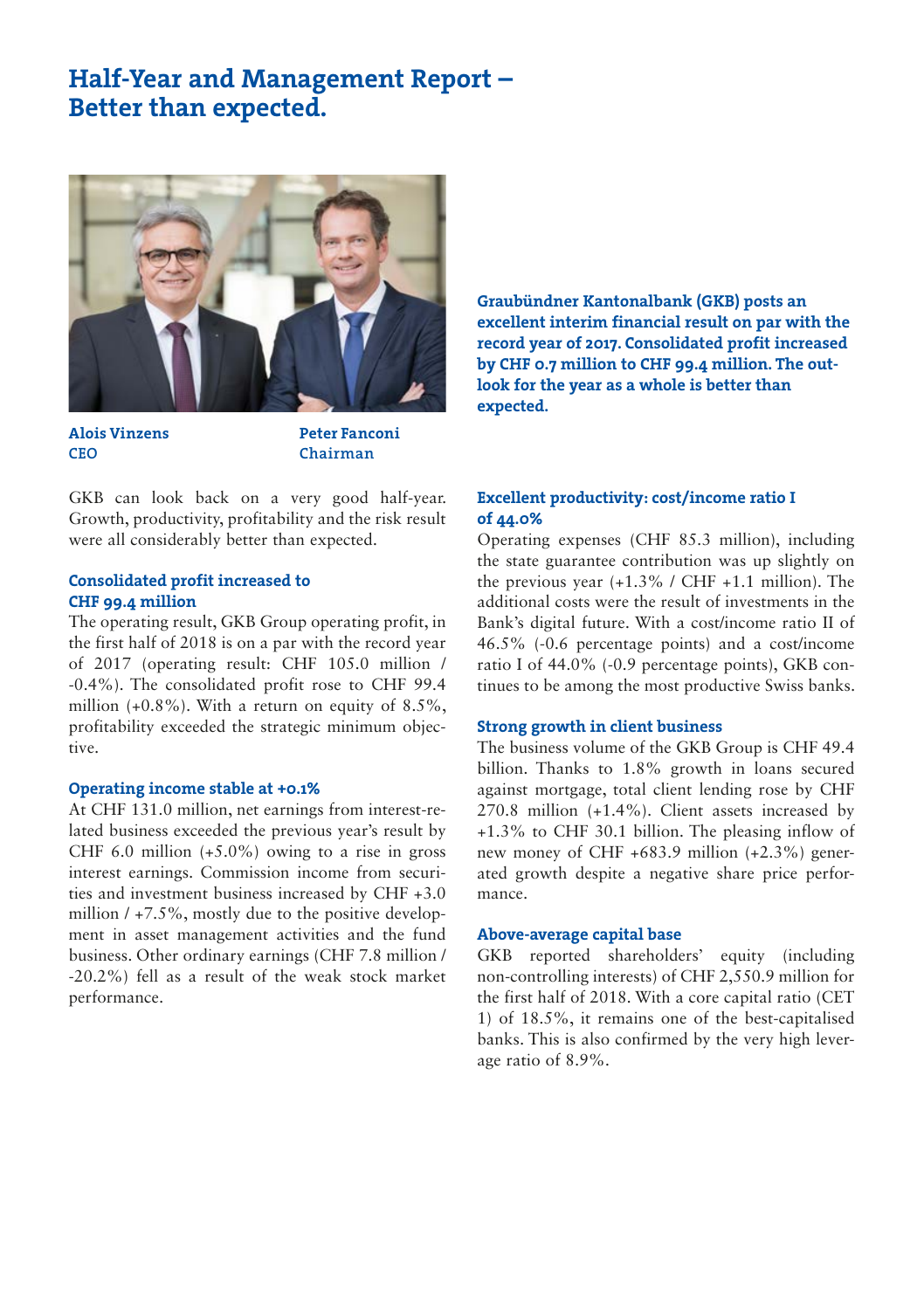### Outlook for 2018: better than expected

GKB is improving its outlook for 2018 based on the interim result. The Bank now expects an operating result of CHF 185 to CHF 190 million and consolidated profit of CHF 178 to CHF 183 million. The earnings per share is expected to be CHF 75. The growth objective for client assets has been raised to CHF 700 million.

## Information on the summarised notes.

### Extraordinary income and expense

The extraordinary income (CHF 2.9 million) primarily includes the earn-out compensation from the sale of the interest in Swisscanto (CHF 2.6 million). GKB also earned a profit of CHF 0.3 million on the sale of a bank property. No extraordinary expenses were incurred in the first half of 2018.

CHF 7.5 million was allocated the reserves for general bank risks.

### Changes in the accounting and valuation principles None.

### Material events after the closing date of the interim financial statements

Retroactive to 1 July 2018, Graubündner Kantonalbank is increasing its stake in Albin Kistler AG from 25% to a 51% majority stake that can be fully consolidated.

Chur, 26 July 2018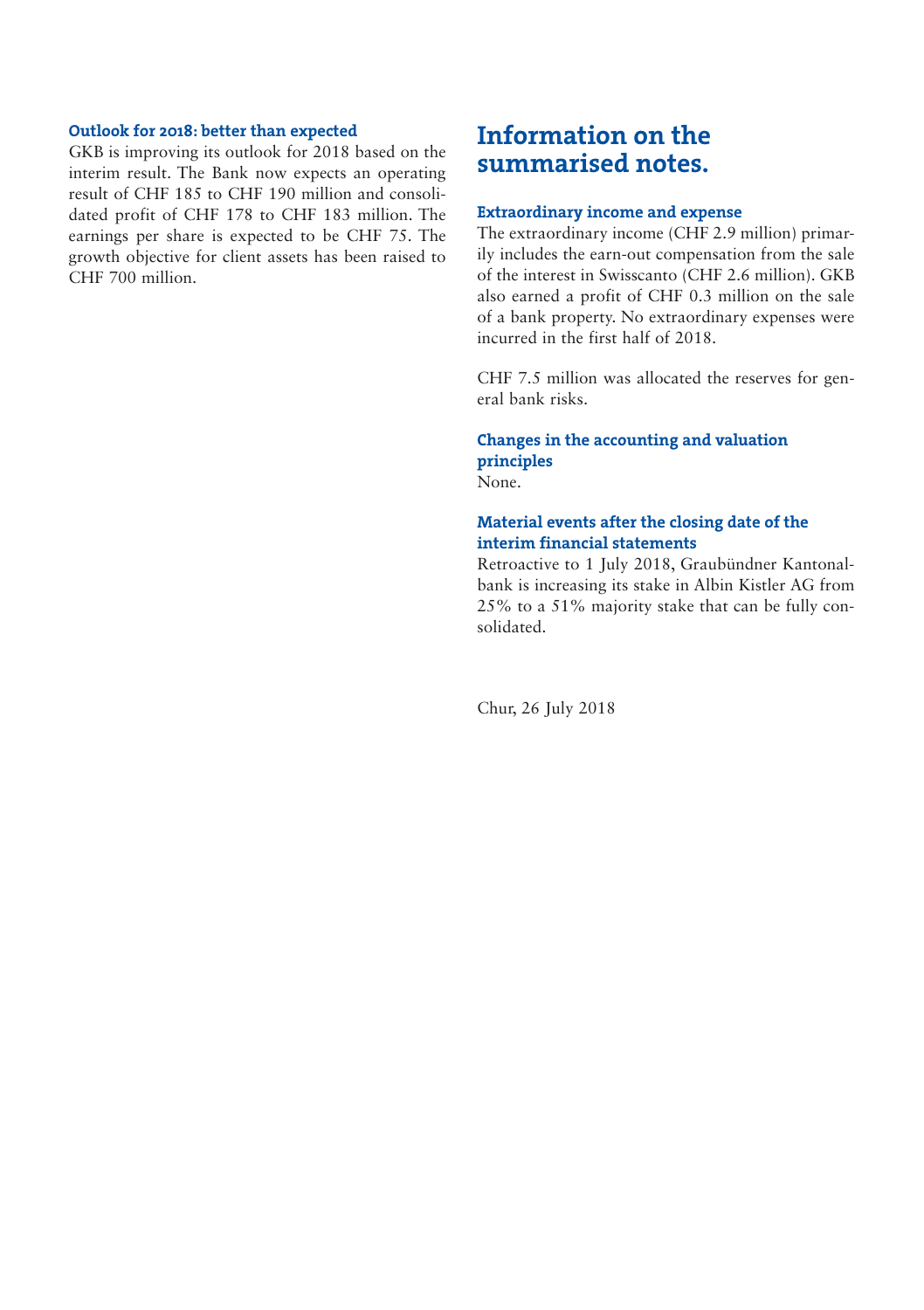# Group Balance Sheet.

|                                                                 | 30.06.2018 | 31.12.2017                |            |
|-----------------------------------------------------------------|------------|---------------------------|------------|
| <b>Assets</b>                                                   |            | in CHF 1,000 in CHF 1,000 | $+/-$ in % |
|                                                                 |            |                           |            |
| Liquid assets                                                   | 4,262,762  | 4,215,212                 | 1.1        |
| Amounts due from banks                                          | 586,057    | 534,894                   | 9.6        |
| Amounts due from customers                                      | 2,699,364  | 2,719,170                 | $-0.7$     |
| Mortgage loans                                                  | 16,599,235 | 16,308,625                | 1.8        |
| Trading portfolio assets                                        | 333        | 126                       | >100       |
| Positive replacement values of derivative financial instruments | 206,221    | 199,233                   | 3.5        |
| Financial investments                                           | 1,394,501  | 1,338,354                 | 4.2        |
| Accrued income and prepaid expenses                             | 40,101     | 26,798                    | 49.6       |
| Non-consolidated participations                                 | 25,703     | 29,014                    | $-11.4$    |
| Tangible fixed assets                                           | 116,017    | 117,180                   | $-1.0$     |
| Intangible assets                                               | 2,592      | 5,184                     | $-50.0$    |
| Other assets                                                    | 97,642     | 118,681                   | $-17.7$    |
| <b>Total assets</b>                                             | 26,030,528 | 25,612,471                | 1.6        |
| Total subordinated claims                                       | 10,185     | 10,000                    | 1.9        |

|                                                                 | 30.06.2018 | 31.12.2017                |            |
|-----------------------------------------------------------------|------------|---------------------------|------------|
| Liabilities                                                     |            | in CHF 1,000 in CHF 1,000 | $+/- in %$ |
| Amounts due to banks                                            | 2,572,235  | 3,033,175                 | $-15.2$    |
| Liabilities from securities financing transactions              | 800,000    | 900,000                   | $-11.1$    |
| Amounts due in respect of customer deposits                     | 16,174,096 | 15,807,062                | 2.3        |
| Negative replacement values of derivative financial instruments | 27,529     | 23,426                    | 17.5       |
| Cash bonds                                                      | 14,679     | 18,833                    | $-22.1$    |
| Bond issues and central mortgage institution loans              | 3,737,485  | 3,122,420                 | 19.7       |
| Accrued expenses and deferred income                            | 73,054     | 106,035                   | $-31.1$    |
| Other liabilities                                               | 53,130     | 25,638                    | >100       |
| Provisions                                                      | 27,411     | 27,514                    | $-0.4$     |
| Reserves for general banking risks                              | 1,372,223  | 1,364,723                 | O.5        |
| Bank's capital                                                  | 250,000    | 250,000                   |            |
| Capital reserves                                                | 49,441     | 49,224                    | 0.4        |
| Retained earnings reserves                                      | 772,319    | 697,954                   | 10.7       |
| Own shares                                                      | $-9,195$   | $-9,334$                  | $-1.5$     |
| Minority interests in equity                                    | 16,713     | 15,512                    | 7.7        |
| Consolidated profit                                             | 99,408     | 180,289                   | $-44.9$    |
| of which, minority interests in consolidated profit             | 1,501      | 2,723                     | $-44.9$    |
| <b>Total liabilities</b>                                        | 26,030,528 | 25,612,471                | 1.6        |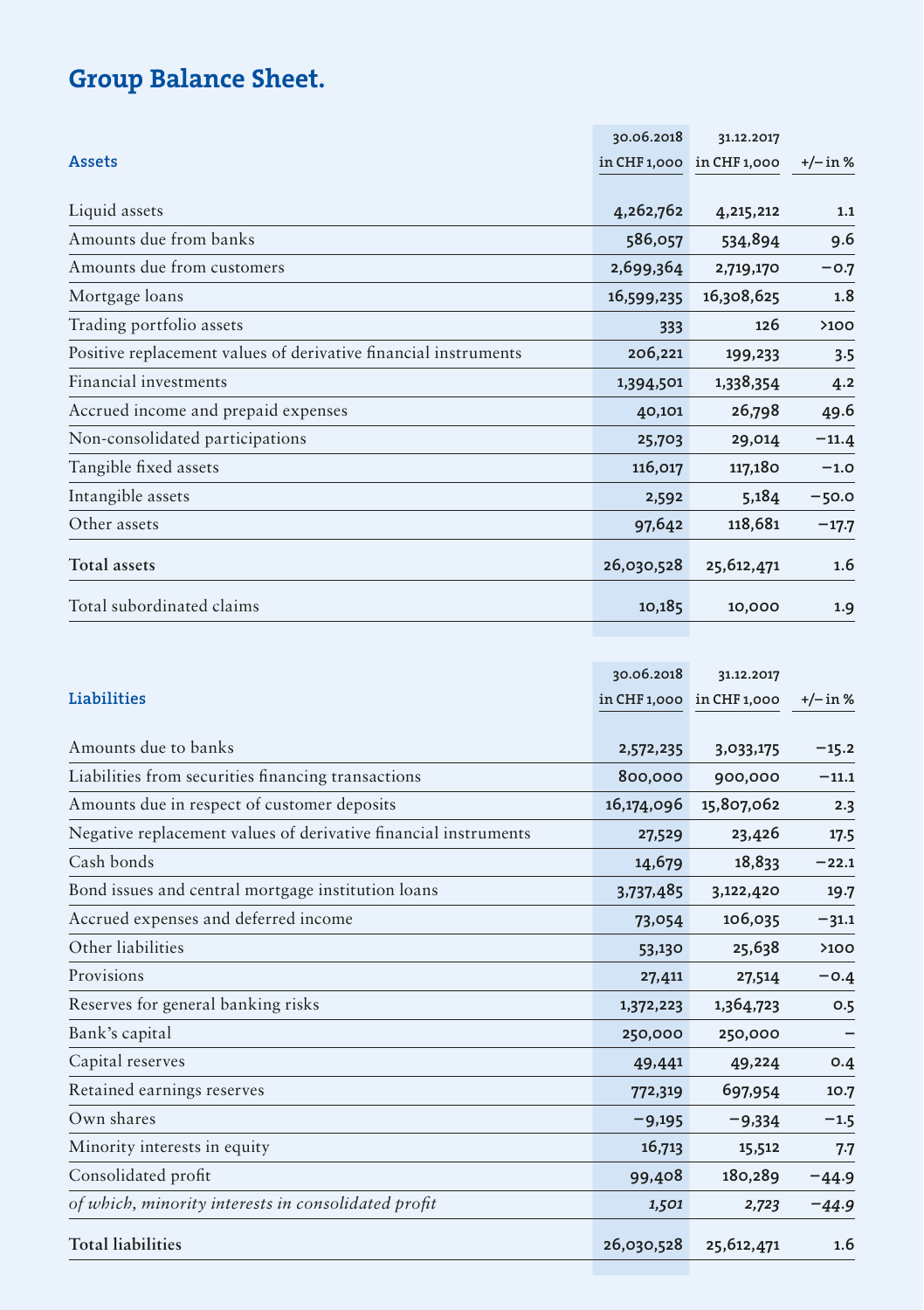# Consolidated Income Statement.

|                                                                                                                         | 1st half 2018 | 1st half 2017             |            |
|-------------------------------------------------------------------------------------------------------------------------|---------------|---------------------------|------------|
|                                                                                                                         |               | in CHF 1,000 in CHF 1,000 | $+/-$ in % |
| Gross result from interest operations                                                                                   | 126,790       | 120,750                   | 5.0        |
| Changes in value adjustments for default risks and                                                                      |               |                           |            |
| losses from interest operations                                                                                         | 4,224         | 10,268                    | $-58.9$    |
| Net result from interest operations                                                                                     | 131,014       | 131,018                   | $-0.0$     |
| Result from commission business and services                                                                            | 49,389        | 46,515                    | 6.2        |
| Result from trading activities and the fair value option                                                                | 9,764         | 10,417                    | $-6.3$     |
| Other result from ordinary activities                                                                                   | 7,835         | 9,817                     | $-20.2$    |
| Operating income                                                                                                        | 198,002       | 197,767                   | O.1        |
| Personnel expenses                                                                                                      | 56,258        | 55,187                    | 1.9        |
| General and administrative expenses                                                                                     | 27,459        | 27,452                    | 0.0        |
| Compensation for cantonal guarantee                                                                                     | 1,549         | 1,528                     | 1.4        |
| Operating expenses                                                                                                      | 85,266        | 84,167                    | 1.3        |
| Value adjustments on participations and depreciation and<br>amortisation of tangible fixed assets and intangible assets | 7,426         | 6,764                     | 9.8        |
|                                                                                                                         |               |                           |            |
| of which, goodwill depreciation                                                                                         | 2,592         | 2,592                     |            |
| Changes to provisions and other value adjustments, and losses                                                           | $-349$        | $-1,416$                  | $-75.4$    |
| Operating result                                                                                                        | 104,961       | 105,420                   | $-0.4$     |
| Extraordinary income                                                                                                    | 2,885         | 3,229                     | $-10.7$    |
| Extraordinary expenses                                                                                                  | $\Omega$      | 8                         | $-100.0$   |
| Changes in reserves for general banking risks                                                                           | $-7,500$      | $-9,000$                  | $-16.7$    |
| Taxes                                                                                                                   | 938           | 978                       | $-4.1$     |
| Consolidated profit                                                                                                     | 99,408        | 98,663                    | 0.8        |
| of which, minority interests in consolidated profit                                                                     | 1,501         | 1,549                     | $-3.1$     |
|                                                                                                                         |               |                           |            |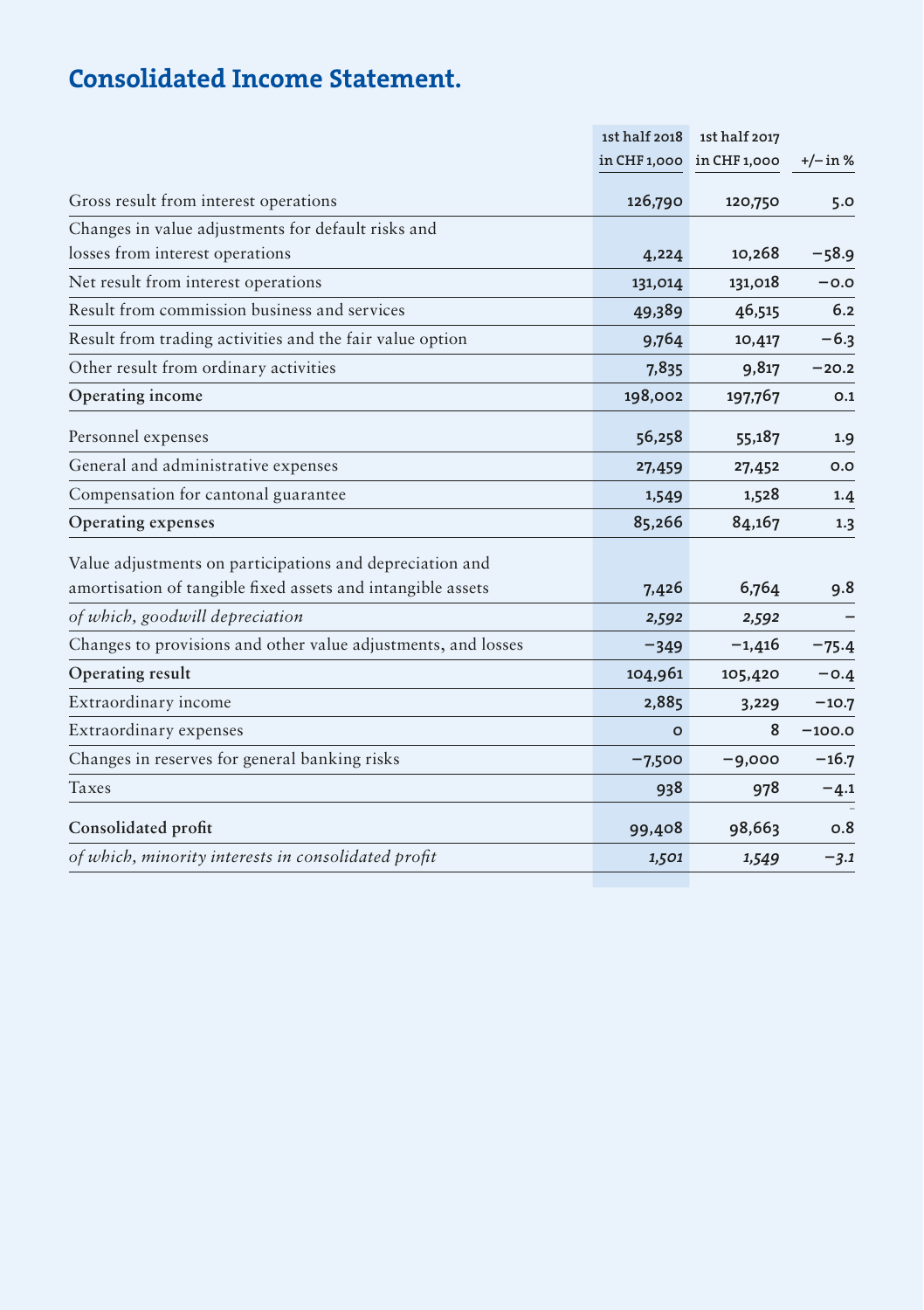# Statement of consolidated Equity Capital.

in CHF 1,000

|                                  | Bank's capital | Capital<br>reserves | Retained<br>earnings<br>reserves | Unassigned<br>reserves for<br>general<br>banking risks | <b>Reserves</b><br>for general<br>banking risks<br>(earmarked) | Own shares | Minority<br>interests | Consoli-<br>dated<br>profit | Total      |
|----------------------------------|----------------|---------------------|----------------------------------|--------------------------------------------------------|----------------------------------------------------------------|------------|-----------------------|-----------------------------|------------|
| Equity on 1.1.2018               | 250,000        | 49,224              | 697,954                          | 1,353,090                                              | 11,633                                                         | $-9,334$   | 15,512                | 180,289                     | 2,548,368  |
| Prior year's profit              |                |                     |                                  |                                                        |                                                                |            |                       |                             |            |
| carried forward                  |                | $\qquad \qquad -$   | 177,566                          |                                                        |                                                                |            | 2,723                 | $-180,289$                  | $-\circ$   |
| Acquisition of own shares        | -              | -                   | $\overline{\phantom{0}}$         | -                                                      | $\overline{\phantom{m}}$                                       | $-1,110$   |                       | -                           | $-1,110$   |
| Disposal of own shares           |                |                     |                                  |                                                        |                                                                | 1,248      |                       |                             | 1,248      |
| Profit (loss) on disposal        |                |                     |                                  |                                                        |                                                                |            |                       |                             |            |
| of own shares                    |                | $-17$               |                                  | -                                                      |                                                                |            |                       |                             | $-17$      |
| Dividends and other              |                |                     |                                  |                                                        |                                                                |            |                       |                             |            |
| distributions                    |                | 234                 | $-103,200$                       |                                                        |                                                                | -          | $-1,522$              |                             | $-104,488$ |
| Other allocations to (transfers) |                |                     |                                  |                                                        |                                                                |            |                       |                             |            |
| from) the reserves for general   |                |                     |                                  |                                                        |                                                                |            |                       |                             |            |
| banking risks                    |                |                     |                                  | 7,500                                                  |                                                                |            |                       |                             | 7,500      |
| Consolidated profit              |                |                     |                                  | -                                                      | -                                                              | -          | -                     | 99,408                      | 99,408     |
| Equity on 30.06.2018             | 250,000        | 49,441              | 772,319                          | 1,360,590                                              | 11,633                                                         | $-9,195$   | 16,713                | 99,408                      | 2,550,909  |
|                                  |                |                     |                                  |                                                        |                                                                |            |                       |                             |            |